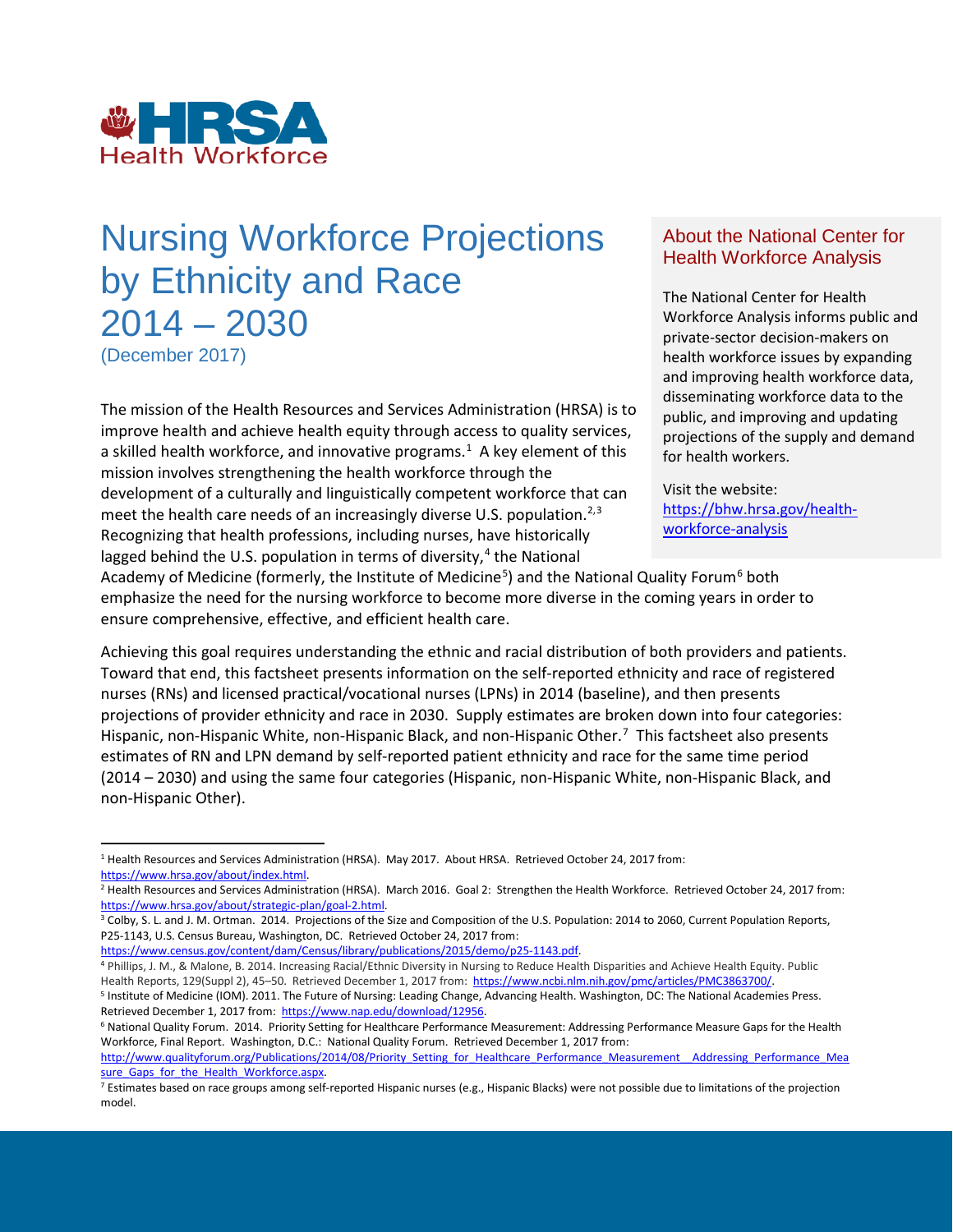patient demand. While the nuances of modeling workforce supply and patient demand differ for individual health professions, the basic framework remains the same. For supply modeling, the major components in a given occupation; new entrants to the workforce (e.g., newly trained RNs and LPNs); and workforce participation decisions (e.g., patterns in retirement and hours worked). For patient demand modeling, the HWSM assumes that demand equals supply in the base year (2014),<sup>9</sup> and that the major components of patient demand include population demographics; health care use patterns (including the influence of increased insurance coverage); and demand for health care services. All estimates are reported as nurse full-time equivalents (FTEs). HRSA's Health Workforce Simulation Model (HWSM)<sup>[8](#page-1-0)</sup> was used to estimate nursing workforce supply and beyond common labor-market factors like unemployment include characteristics of the existing workforce

 Important limitations for these nursing workforce projections include underlying model assumptions that health care delivery in the future (projected until 2030) will not change substantially from the way care was delivery models that result in increased workforce productivity or decreased service demand, may significantly impact the nursing supply and patient demand projections presented in this factsheet. These delivered in the base year (2014) and that there will be stability in the current rates of workforce participation, workforce retirement, and patient utilization. Changes in these factors, including changes in projections also do not account for the geographical distribution of providers, which may impact access to care in certain communities.

#### **BACKGROUND**

 $\overline{a}$ 

 RNs and LPNs perform a variety of patient care duties and are critical to the delivery of health care services facilities, hospice programs, and home health agencies. Distinctions are made among the different types of nurses according to their education, role, and the level of autonomy in practice. across a wide array of settings, including ambulatory care clinics, hospitals, nursing homes, public health

practice.<sup>[10,](#page-1-2)[11](#page-1-3),[12](#page-1-4)</sup> RNs provide a range of care services, including treatment administration, care coordination, patient education, and health promotion for individuals, families, and communities. RNs may choose to obtain advanced clinical education and training to become Advanced Practice Nurses (APRNs). APRNs often focus in a clinical specialty area. $13,14$  $13,14$  APRNs are not included in the estimates presented here. RNs have a bachelor's degree in nursing, a two-year associate's degree in nursing, or a diploma from an approved nursing program. They must pass a national exam, the NCLEXRN, before they are licensed to

LPNs typically receive training for one year beyond high school and, after passing the national NCLEX-PN exam, become licensed to work in patient care. LPNs also provide a variety of services, including

<span id="page-1-0"></span><sup>&</sup>lt;sup>8</sup> This model uses a micro-simulation approach where supply is projected based on the simulation of career choices of individual health workers.<br>Demand for health care services is simulated for a representative sample of demographic and socioeconomic characteristics, health-related behavior, and health risk factors that affect their health care utilization patterns. For more information on data and methods, please see

<span id="page-1-1"></span>[https://bhw.hrsa.gov/sites/default/files/bhw/nchwa/projections/NCHWA\\_HWSM\\_Technical\\_Report\\_to\\_DEA.pdf.](https://bhw.hrsa.gov/sites/default/files/bhw/nchwa/projections/NCHWA_HWSM_Technical_Report_to_DEA.pdf)

 9 Ono T, Lafortune G, Schoenstein M. "Health workforce planning in OECD countries: a review of 26 projection models from 18 countries." *OECD Health Working Papers, No. 62*. France: OECD Publishing; 2013: 8-11.<br><sup>10</sup> Sochalski, J., & Weiner, J. (2011). Health care system reform and the nursing workforce: Matching nursing practice and skills to future needs, not

<span id="page-1-2"></span>

<span id="page-1-3"></span>past demands. The future of nursing: Leading change, advancing health, 375-400.<br><sup>11</sup> Pittman, P., & Forrest, E. (2015). The changing roles of registered nurses in Pioneer Accountable Care Organizations. Nursing outlook, 63 565.

<span id="page-1-4"></span><sup>&</sup>lt;sup>12</sup> Anderson, D. R., & St Hilaire, D. (2012). Primary care nursing role and care coordination: An observational study of nursing work in a community

<span id="page-1-5"></span>health center. Online journal of issues in nursing, 17(2), E1.<br><sup>13</sup> Blegen, M. A., Goode, C. J., Park, S. H., Vaughn, T., & Spetz, J. (2013). Baccalaureate education in nursing and patient outcomes. Journal of Nursing Administration, 43(2), 89-94.<br><sup>14</sup> Hamric, A. B., Hanson, C. M., Tracy, M. F., & O'Grady, E. T. (2013).Advanced practice nursing: An integrative approach. Elsevier Health Sciences.

<span id="page-1-6"></span>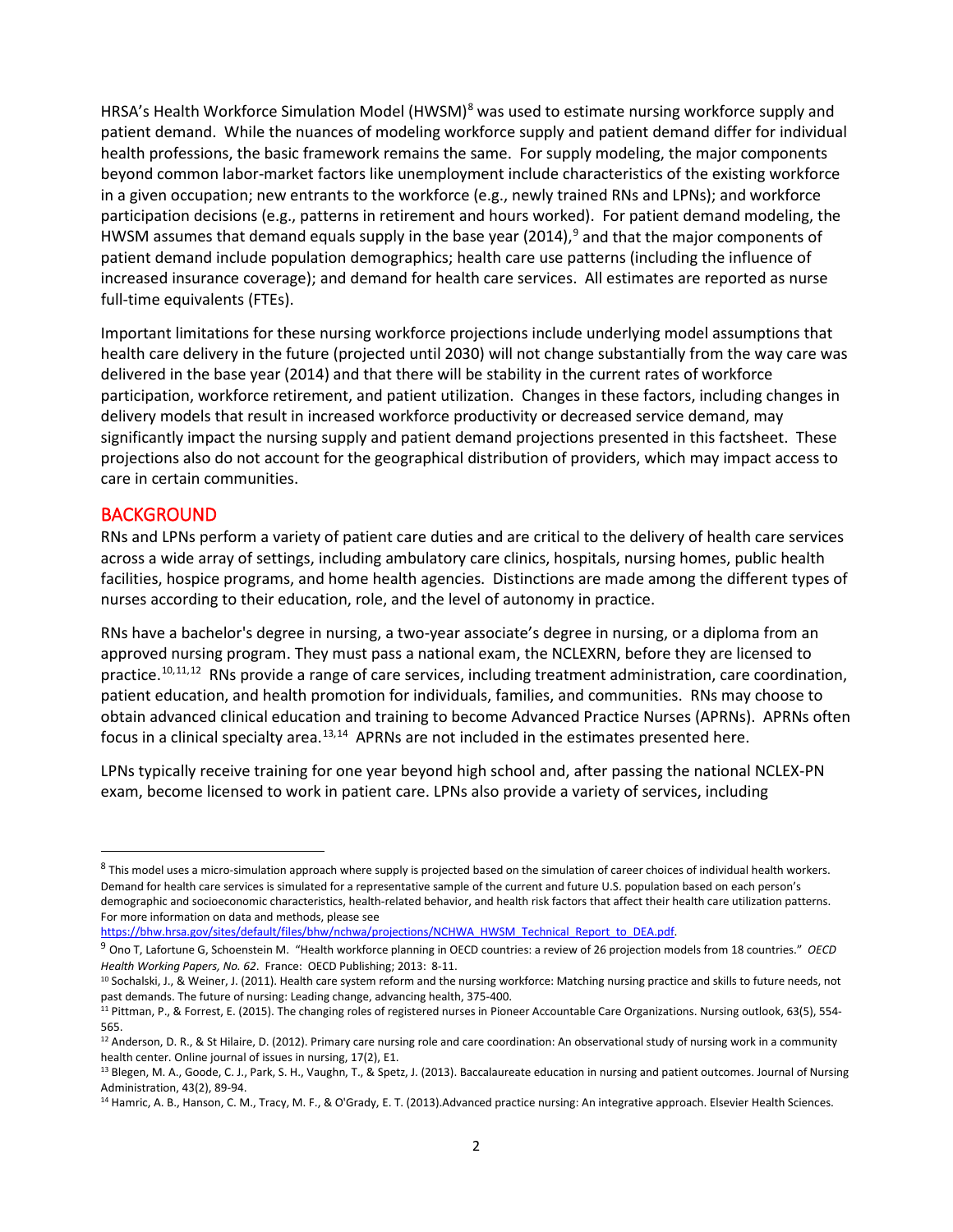administering medication, taking medical histories, recording symptoms and vital signs, and other tasks as delegated by RNs, physicians, and other health care providers.<sup>[15,](#page-2-0)16</sup>

#### REGISTERED NURSES

 $\overline{a}$ 

 Between 2014 and 2030, the national RN supply, across all race and ethnicity groups, is projected to grow from 2,806,100 FTEs to 3,895,600 FTEs (39 percent increase), while total patient demand for RN care is estimated to grow from 2,806,100 FTEs to 3,601,800 FTEs (28 percent increase; Exhibit 1, Exhibit 2, Exhibit growth in demand for RN services in 2030. While the total RN supply is expected to be adequate to meet demand, these estimates do not capture changes in care delivery patterns or regional maldistributions in RN supply that may be present both at baseline and in 2030. Thus, as with national projections for other health professions, the estimates of total RN supply may mask considerable variability at regional and local 3). These estimates suggest the United States will have a sufficient supply of RNs to meet the projected levels.

|  |                                            | <b>Hispanic</b><br><b>RNs</b><br>in FTEs<br>(% of Total) | Non-<br><b>Hispanic</b><br>White<br><b>RNs</b><br>in FTEs<br>(% of Total) | Non-<br><b>Hispanic</b><br><b>Black</b><br><b>RNs</b><br>in FTEs<br>(% of Total) | Non-<br>Hispanic<br><b>Other</b><br><b>RNs</b><br>in FTEs<br>(% of Total) | <b>Total</b><br><b>RN</b><br><b>Workforce</b><br>in FTEs<br>(% of Total) |
|--|--------------------------------------------|----------------------------------------------------------|---------------------------------------------------------------------------|----------------------------------------------------------------------------------|---------------------------------------------------------------------------|--------------------------------------------------------------------------|
|  | Estimated RN supply, 2014                  | 160,800<br>(6%)                                          | 2,046,000<br>(73%)                                                        | 301,400<br>(11%)                                                                 | 297,900<br>(11%)                                                          | 2,806,100<br>(100%)                                                      |
|  | Projected increase in RN supply, 2014-2030 | 132,800<br>(12%)                                         | 723,500<br>(66%)                                                          | 114,500<br>(11%)                                                                 | 118,700<br>(11%)                                                          | 1,089,500<br>(100%)                                                      |
|  | Projected RN supply, 2030                  | 293,600<br>(8%)                                          | 2,769,500<br>(71%)                                                        | 415,900<br>(11%)                                                                 | 416,600<br>(11%)                                                          | 3,895,600<br>(100%)                                                      |

 *Exhibit 1. Estimated RN Supply in the United States, by Ethnicity and Race, 2014 – 2030* 

 Notes: FTE estimates and percentages may not sum to totals due to rounding. FTE estimates are rounded to the nearest 100. Percentages are rounded to the nearest percent.

<span id="page-2-0"></span><sup>15</sup> Mueller, C., Anderson, R., McConnel, E. (2012). Licensed Nurse Responsibilities in Nursing Homes: A Scope-of-Practice Issue. Journal of Nursing

<span id="page-2-1"></span>Regulation. 3(1): 13-20.<br><sup>16</sup> Lubbe, J., Roets, L. (2014) Nurses' Scope of Practice and the Implication for Quality Nursing Care, Journal of Nursing Scholarship. 46(1): 58-64.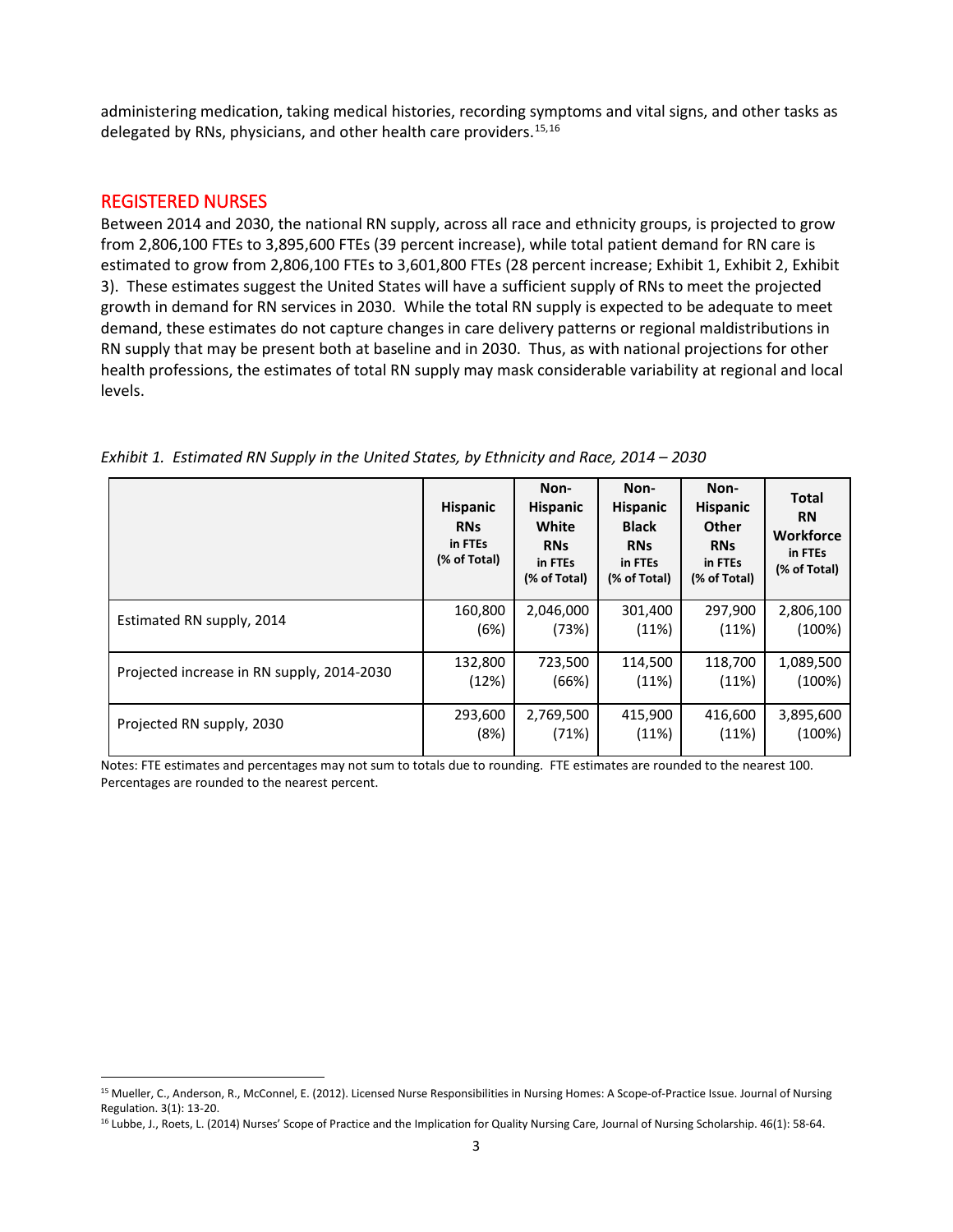|                                                     | <b>Hispanic</b><br><b>Patient</b><br>Demand,<br>in RN FTEs<br>(% of Total) | Non-<br><b>Hispanic</b><br>White<br><b>Patient</b><br>Demand,<br>in RN FTEs<br>(% of Total) | Non-<br><b>Hispanic</b><br><b>Black</b><br><b>Patient</b><br>Demand,<br>in RN FTEs<br>(% of Total) | Non-<br><b>Hispanic</b><br><b>Other</b><br><b>Patient</b><br>Demand,<br>in RN FTEs<br>(% of Total) | Total<br><b>Patient</b><br>Demand,<br>in RN FTEs<br>(% of Total) |
|-----------------------------------------------------|----------------------------------------------------------------------------|---------------------------------------------------------------------------------------------|----------------------------------------------------------------------------------------------------|----------------------------------------------------------------------------------------------------|------------------------------------------------------------------|
| Estimated patient demand for RNs, 2014 <sup>a</sup> | 314,900                                                                    | 1,929,800                                                                                   | 373,600                                                                                            | 187,800                                                                                            | 2,806,100                                                        |
|                                                     | (11%)                                                                      | (69%)                                                                                       | (13%)                                                                                              | (7%)                                                                                               | (100%)                                                           |
| Projected increase in patient demand for RNs,       | 178,200                                                                    | 385,400                                                                                     | 128,100                                                                                            | 104,000                                                                                            | 795,700                                                          |
| 2014-2030                                           | (22%)                                                                      | (48%)                                                                                       | (16%)                                                                                              | (13%)                                                                                              | (100%)                                                           |
| Projected patient demand for RNs, 2030              | 493,100                                                                    | 2,315,200                                                                                   | 501,700                                                                                            | 291,800                                                                                            | 3,601,800                                                        |
|                                                     | (14%)                                                                      | (64%)                                                                                       | (14%)                                                                                              | (8%)                                                                                               | (100%)                                                           |

 *Exhibit 2. Estimated Demand for RNs in the United States, by Patient Ethnicity and Race, 2014 – 2030* 

 Notes: FTE estimates and percentages may not sum to totals due to rounding. FTE estimates are rounded to the nearest 100. Percentages are rounded to the nearest percent.

<sup>a</sup> The model assumes that total, national-level RN supply and demand are in approximate equilibrium in 2014.

*Exhibit 3. Percent Growth in RN Supply and Patient Demand, by Ethnicity and Race, 2014 – 2030* 

|                                                              | <b>Hispanic</b> | Non-<br><b>Hispanic</b><br>White | Non-<br><b>Hispanic</b><br><b>Black</b> | Non-<br>Hispanic<br><b>Other</b> | <b>Overall</b><br>Growth<br><b>Across all</b><br><b>Ethnicity</b><br>and Race<br><b>Categories</b> |
|--------------------------------------------------------------|-----------------|----------------------------------|-----------------------------------------|----------------------------------|----------------------------------------------------------------------------------------------------|
| Percent Growth in RN Supply<br>by RN Ethnicity and Race      | 83%             | 35%                              | 38%                                     | 40%                              | 39%                                                                                                |
| Percent Growth in RN Demand<br>by Patient Ethnicity and Race | 57%             | 20%                              | 34%                                     | 55%                              | 28%                                                                                                |

 Note: Percent growth in RN Supply is calculated as (RN Supply, 2030 – RN Supply, 2014)/RN Supply, 2014 X 100. Percent growth in RN Demand is calculated as (Patient Demand, 2030 – Patient Demand, 2014)/Patient Demand, 2014 X 100.

 When analyzing nursing supply and demand by individual ethnicity and race categories, a more variable situation is observed. While the overall growth in RN supply is about 39 percent (Exhibit 3), the supply of Hispanic RNs increases 83 percent, more than twice as fast as the overall increase in RN supply. Increases in RN supply in the other categories are projected to be roughly similar to the overall growth in RN supply (39 percent), ranging from a 35 percent among non-Hispanic whites to an increase of 40 percent in the non-Hispanic Other category.

 Similarly, the overall growth in patient demand for RNs is 28 percent. The increase in demand by Hispanic at about 34 percent and 55 percent respectively. The lowest increase in patient demand is among nonpatients is 57 percent, again about twice the overall increase in patient demand (28 percent). In the non-Hispanic Black and non-Hispanic Other categories, the increase in patient demand is estimated to be higher, Hispanic White patients, where the increase is 20 percent.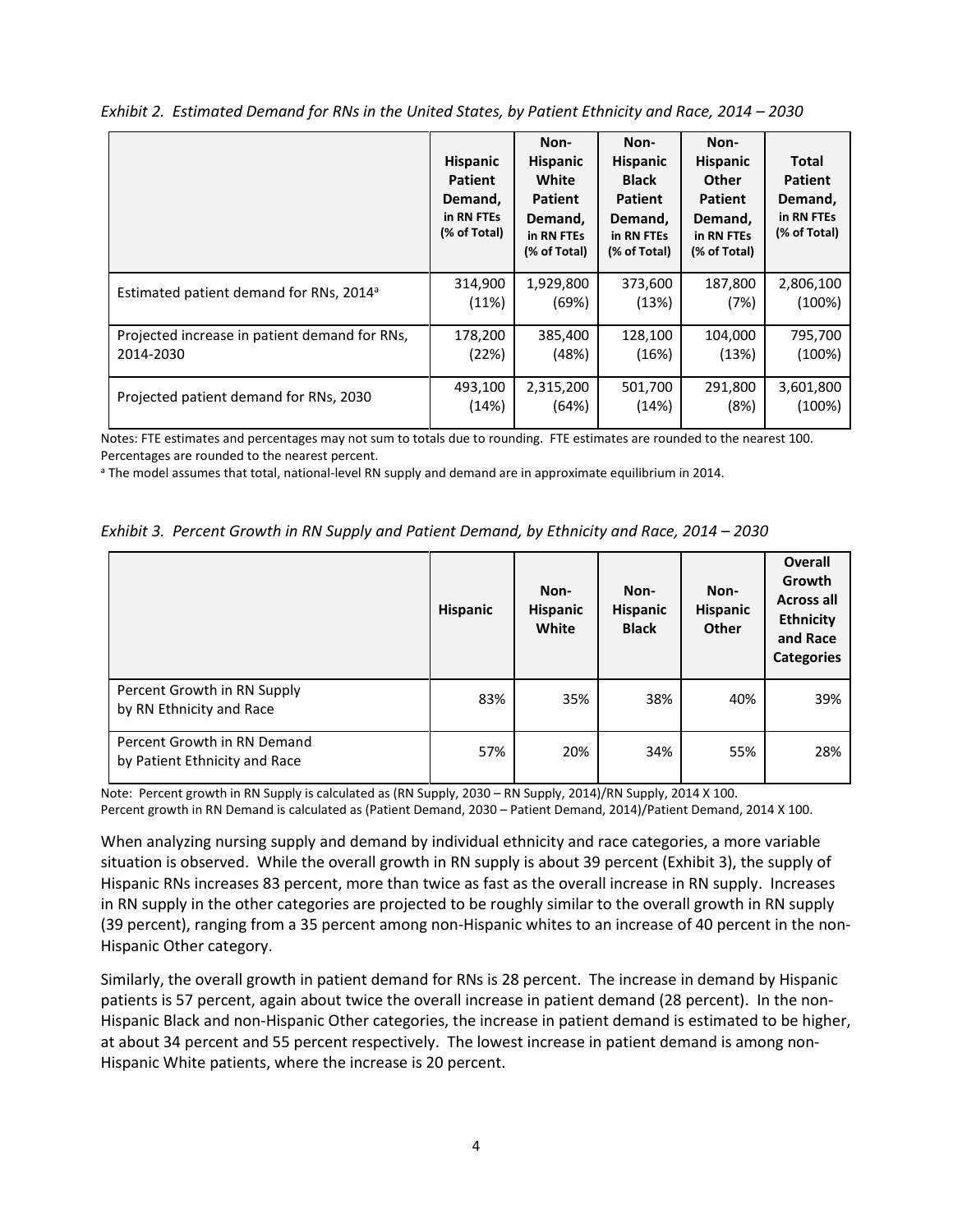## LICENSED PRACTICAL/VOCATIONAL NURSES

 from 809,700 FTEs to 1,016,700 FTEs (26 percent), while total patient demand for LPNs is estimated to suggest that patient demand for LPNs in 2030 may slightly outpace LPN supply at the national level. These estimates also do not capture changes in care delivery patterns or regional maldistributions in LPN supply that may be present both at baseline and in 2030. Again, estimates of total supply may mask considerable variability at regional and local levels. Between 2014 and 2030, the national LPN supply across all race and ethnicity groups is estimated to grow grow from 809,700 FTEs to 1,168,200 FTEs (44 percent; Exhibit 4, Exhibit 5, Exhibit 6). These estimates

|                                             | <b>Hispanic</b><br><b>LPNs</b><br>in FTEs<br>(% of Total) | Non-<br><b>Hispanic</b><br>White<br><b>LPNs</b><br>in FTEs<br>(% of Total) | Non-<br><b>Hispanic</b><br><b>Black</b><br><b>LPNs</b><br>in FTEs<br>(% of Total) | Non-<br><b>Hispanic</b><br><b>Other</b><br><b>LPNs</b><br>in FTEs<br>(% of Total) | Total<br><b>LPN</b><br><b>Workforce</b><br>in FTEs<br>(% of Total) |
|---------------------------------------------|-----------------------------------------------------------|----------------------------------------------------------------------------|-----------------------------------------------------------------------------------|-----------------------------------------------------------------------------------|--------------------------------------------------------------------|
| Estimated LPN supply, 2014                  | 72,100                                                    | 491,100                                                                    | 193,100                                                                           | 53,400                                                                            | 809,700                                                            |
|                                             | (9%)                                                      | (61%)                                                                      | (24%)                                                                             | (7%)                                                                              | (100%)                                                             |
| Projected increase in LPN supply, 2014-2030 | 56,300                                                    | 78,700                                                                     | 37,500                                                                            | 34,500                                                                            | 207,000                                                            |
|                                             | (27%)                                                     | (38%)                                                                      | (18%)                                                                             | (17%)                                                                             | (100%)                                                             |
| Projected LPN supply, 2030                  | 128,400                                                   | 569,800                                                                    | 230,600                                                                           | 87,900                                                                            | 1,016,700                                                          |
|                                             | (13%)                                                     | (56%)                                                                      | (23%)                                                                             | (9%)                                                                              | (100%)                                                             |

|  | Exhibit 4. Estimated LPN Supply in the United States, by Ethnicity and Race, 2014 - 2030 |  |  |
|--|------------------------------------------------------------------------------------------|--|--|
|--|------------------------------------------------------------------------------------------|--|--|

 Notes: FTE estimates and percentages may not sum to totals due to rounding. FTE estimates are rounded to the nearest 100. Percentages are rounded to the nearest percent.

<sup>a</sup> The model assumes that total, national-level LPN supply and demand are in approximate equilibrium in 2014.

|  | Exhibit 5. Estimated LPN Demand in the United States, by Patient Ethnicity and Race, 2014 – 2030 |  |  |  |  |  |  |  |
|--|--------------------------------------------------------------------------------------------------|--|--|--|--|--|--|--|
|--|--------------------------------------------------------------------------------------------------|--|--|--|--|--|--|--|

|                                                | <b>Hispanic</b><br><b>Patient</b><br><b>Demand</b><br>in LPN FTEs<br>(% of Total) | Non-<br><b>Hispanic</b><br>White<br><b>Patient</b><br>Demand<br>in LPN FTEs<br>(% of Total) | Non-<br><b>Hispanic</b><br><b>Black</b><br><b>Patient</b><br><b>Demand</b><br>in LPN FTES<br>(% of Total) | Non-<br><b>Hispanic</b><br><b>Other</b><br><b>Patient</b><br>Demand<br>in LPN FTEs<br>(% of Total) | Total<br><b>Patient</b><br><b>Demand</b><br>in LPN FTEs<br>(% of Total) |
|------------------------------------------------|-----------------------------------------------------------------------------------|---------------------------------------------------------------------------------------------|-----------------------------------------------------------------------------------------------------------|----------------------------------------------------------------------------------------------------|-------------------------------------------------------------------------|
| Estimated demand, 2014 <sup>a</sup>            | 77,600                                                                            | 593,800                                                                                     | 89,700                                                                                                    | 48,600                                                                                             | 809,700                                                                 |
|                                                | (10%)                                                                             | (73%)                                                                                       | (11%)                                                                                                     | (6%)                                                                                               | (100%)                                                                  |
| Projected increase in patient demand for LPNs, | 58,800                                                                            | 216,600                                                                                     | 46,700                                                                                                    | 36,400                                                                                             | 358,500                                                                 |
| 2014-2030                                      | (16%)                                                                             | (60%)                                                                                       | (13%)                                                                                                     | (10%)                                                                                              | (100%)                                                                  |
| Projected patient demand for LPNs, 2030        | 136,400                                                                           | 810,400                                                                                     | 136,400                                                                                                   | 85,000                                                                                             | 1,168,200                                                               |
|                                                | (12%)                                                                             | (69%)                                                                                       | (12%)                                                                                                     | (7%)                                                                                               | (100%)                                                                  |

 Notes: FTE estimates and percentages may not sum to totals due to rounding. FTE estimates are rounded to the nearest 100. Percentages are rounded to the nearest percent.

<sup>a</sup> The model assumes that total, national-level LPN supply and demand are in approximate equilibrium in 2014.

*Exhibit 6. Percent Growth in LPN Supply and Patient Demand, by Ethnicity and Race, 2014 – 2030*